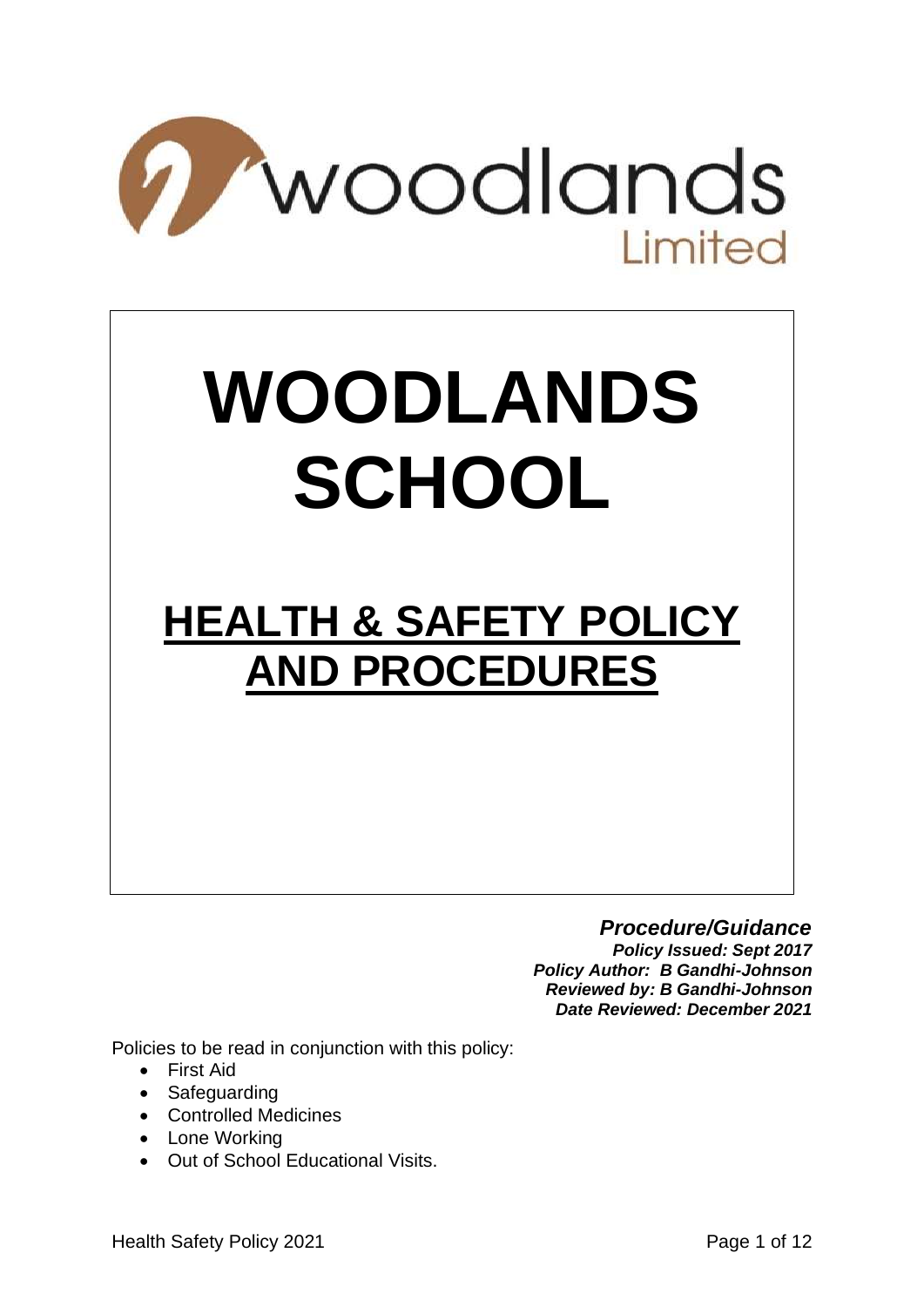# **1) Management of Health and Safety**

Woodlands School has:

- A health and safety policy
- Completed risk assessments for all areas.
- A management structure that supports the implementation of the policy
- A review and audit system that checks, evaluates, corrects and develops its health and safety arrangements and staffing.

For Woodlands Limited Paul Davies has responsibility for health and safety. Within Woodlands School James Hughes (Deputy Head teacher) has responsibility for health and safety.

A report is written annually by Paul Davies, in conjunction with James Hughes, to show the findings and recommendations for Woodlands School in terms of health and safety. James Hughes completes a separate audit end report for fire safety annually which is presented to Governors.

Two pupils are also invited to become part of the school's Health and Safety Committee. They alert staff to any concerns or issues that are raised by the pupils. They also are made aware of any building work or repairs that may potentially impact on the school day. The Deputy Head teacher meets with the pupils for a Health and Safety walk each half term which is recorded in the Health and Safety log.

Sub-contractors provide their own risk assessment for work carried out on the premises which are inspected by James Hughes prior to the work commencing. If they don't have a specific risk assessment James Hughes with provide one for use.

#### **1.1) Health and Safety Statement**

It is the intention of Woodlands to adhere to all Health and Safety Regulations. Each property has individual room risk assessments and each activity or work has their specific risk assessment. These are read and signed by all staff and any contractor working within the premises. These are reviewed by a responsible person every 12 month and updated when needed.

#### **1.2) Risk Assessments**

Any staff member can write a risk assessment at any time; these are usually done when a new activity is planned or if anything has changed regarding an existing one. The hazard is recorded on the risk assessment by the person writing it.

Risk assessments are reviewed every 12 months or if anything has changed regarding the activity such as an accident or any change to the risk/activity.

# **2) STAFF COMPETENCES**

Woodlands Limited has a named competent person to advise and assist the school in the implementation of its health and safety policy.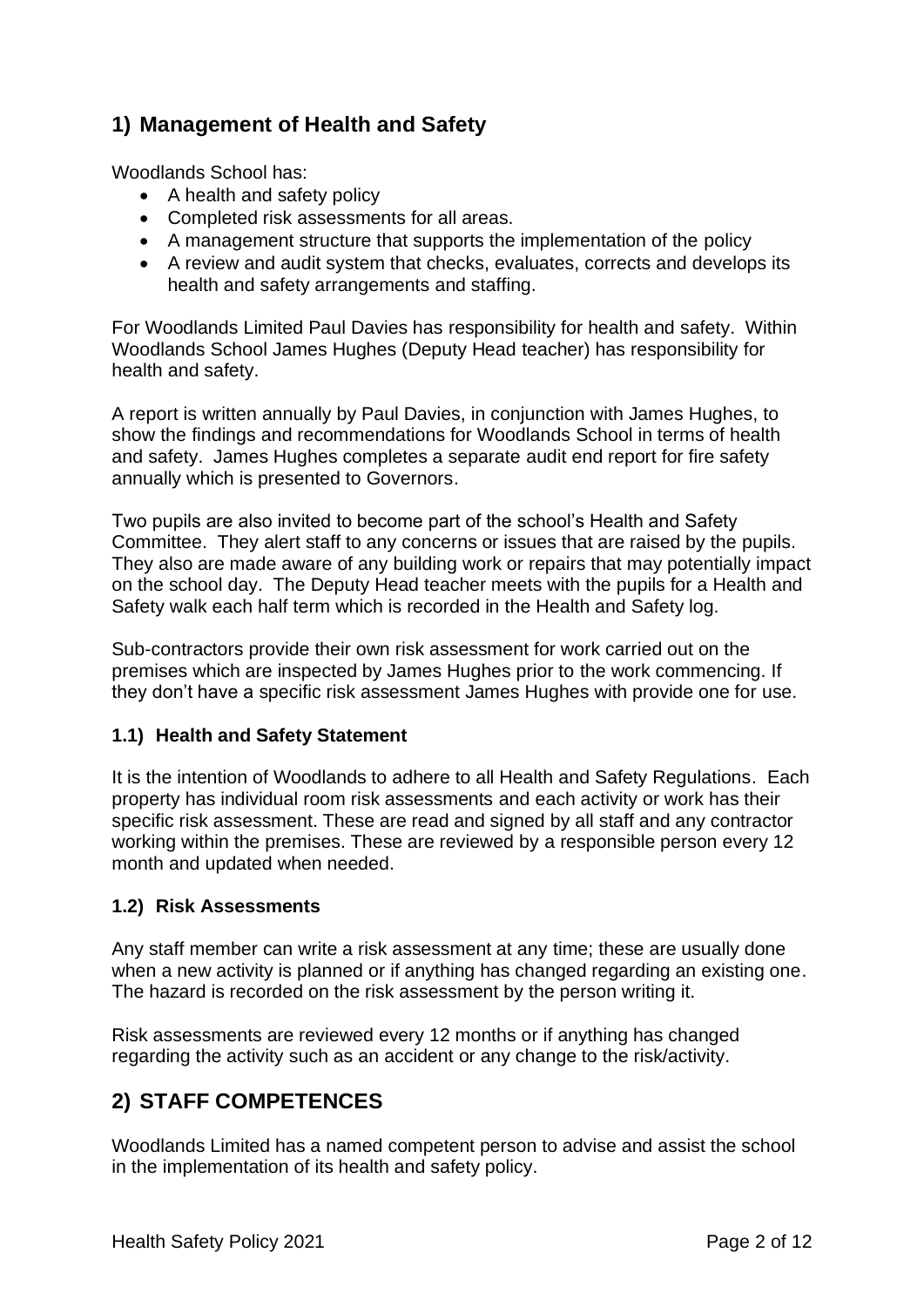Paul Davies is qualified to I.O.S.H current legislation, risk assessment, accident/disease prevention etc.

In Woodlands School all staff are responsible for day to day health and safety. Any issues or concerns need to be raised with the Head teacher or deputy head immediately.

All staff are familiar with procedures for first aid and fire safety. Annual training on health and safety is delivered to all staff annually. Pupils also have health and safety training with regards to fire safety and food hygiene. Pupils are also involved in writing their own safety plans through therapy sessions.

#### **First Aid**

- Andrew Stoker, Chris Tait, Ian Smith, Vicky Jones and Kieran Devereux members of staff have completed a minimum of the Appointed Persons 1 Day First Aid Course;
- Accident books are available from the school office.
- First Aid boxes are located in the following places:
	- o Main admin office, school office, Science room, Art room, exam room and kitchen.
	- $\circ$  Outdoor Education has its own first aid provisions within the hut.
- A First Aid box for out of school visits is available from Amy Conner. Maintenance of the first aid boxes is the responsibility of the designated First Aider. Contents should be regularly checked and replenished and ordered via the Admin Team.
- Each box contains:
	- o A guidance card
	- o Individually wrapped sterile dressings
	- o Sterile eye pads, with attachment
	- o Triangular bandages
	- o Safety pins
	- o Selection of medium, large and extra-large unmediated dressings
- Disposable plastic gloves should be stored near first aid boxes. Additional items are kept in the Medical area of the staff office and may be found in the PE staff room and art/science rooms. These may include scissors, crepe bandages.
- Controlled medication is locked away and issue by a First Aider and the medicine book completed, witnessed and counter-signed. (Refer to circular *Supporting Learners with Healthcare Needs March 2017). Appendix 1.*

# **3) LEARNING ENVIRONMENT**

Annual risk assessments of the buildings and access are reviewed under the Independent Schools Standards. All testing for electrical equipment and safety checks are completed within the required timeframe.

There are sufficient toilets which are checked by staff regularly throughout the day and cleaned daily. There is running hot and cold water with facilities to wash hands correctly with soap.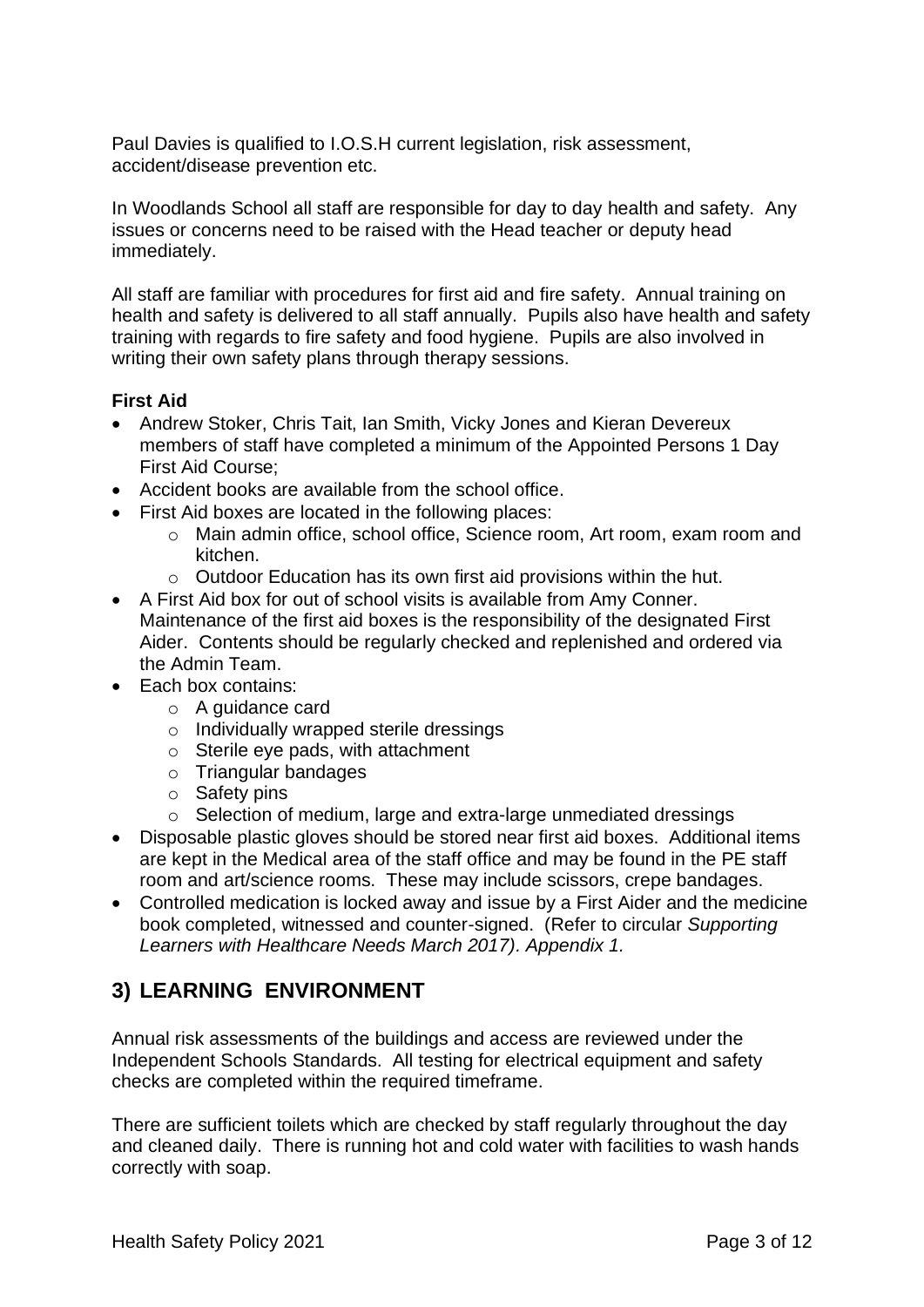Staff and pupils have access to hot drinks and cold water throughout the day. Pupils are only allowed a hot drink at lunch time and it is made by staff and pupils must drink it in the common room sat down. A risk assessment is completed for pupils to have hot drinks.

The pupils have a common room for breaks and lunch times which is maintained and checked. There is a large staff office for staff to use during Planning, Preparation and Assessment time (PPA).

# **4) EQUIPMENT, MATERIALS AND SAFE SYTEMS OF WORK**

In Outdoor Education there is a system of signing out tools and a shadow board. All of the tools are locked away within a locked cupboard and only given out one at a time.

Any hazardous materials or liquids are kept locked way in the COSHH cupboards. There are separate risk assessments for working within different subject areas. Each risk assessment for PE, art, science and Outdoor Education contains:

- the assessment of the task to be completed
- identification of hazards
- definitions of safe systems
- implementation of safety
- monitoring of the system in place
- communication to relevant staff and pupils.

At Woodlands School personal protective equipment is checked for correct usage by James Hughes. Subject staff ensure that equipment is correctly stored and that it is generally maintenance and clean when returned.

Outdoor Education has equipment and machinery maintained and serviced regularly according to how often it is used.

# **5) LEARNER INDUCTION - HEALTH AND SAFETY TRAINING**

When a young person visits Woodlands School they are given a tour of the school and introduced to the staff. They are provided with a pupil handbook with basic information about the school during a detailed induction process. Subject areas which use specialist equipment provide an induction programme.

When a pupil joins the school they are supported by a member of care staff who stays with them in lessons and during breaks and lunch times. This is until they are settled enough to stay with school staff.

Regular fire drills are carried out and each time a new pupil joins the school. Any health and safety concerns are raised at the School Council meetings which are halftermly.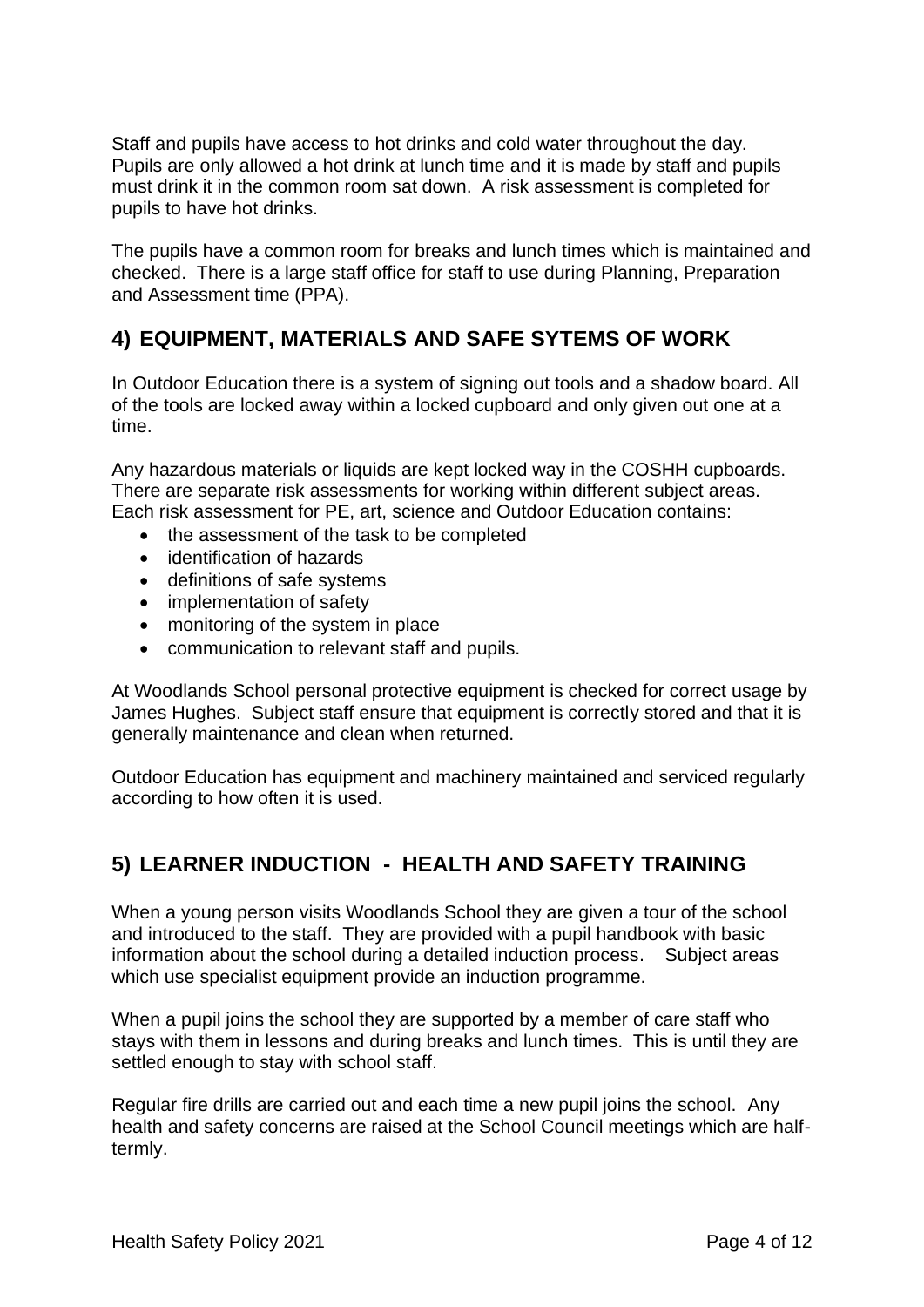# **6) ACCIDENT/DISEASE RECORDING AND REPORTING**

If there is an accident then the First Aid policy would be followed and the Accident Book completed by the attending First Aider.

(RIDDOR) Reporting of Injuries, Diseases and Dangerous Occurrences Regulations 2013 requires employers and others in control of premises to report certain accidents, diseases and dangerous occurrences arising out of or in connection with work. Any injuries and ill health involving employees, injuries involving pupils and other people, and dangerous occurrences also need to be reported.

Any manager of the location can report all incidents online and there is a telephone service for reporting fatal and specified injuries only. Reporting details for out of hours incidents are available from HSE's out of hours web page at www.hse.gov.uk/contact/ contact.htm. We keep a record for ourselves and proceed to doing the above.

RIDDOR is the law that requires employers, and other people in control of work premises, to report and keep records of: work-related accidents which cause death, work-related accidents which cause certain serious injuries (reportable injuries), diagnosed cases of certain industrial diseases, and certain 'dangerous occurrences' (incidents with the potential to cause harm).

# **7) EMERGENCIES**

#### **Fire Evacuation**

#### **FIRE MARSHALLS:**

School – Baljit Gandhi-Johnson/James Hughes Office – Amy Conner

#### **Fire Marshalls**

As with all staff, first and foremost is the safety of the pupils; On the way out check your area, ensuring:

- the alarm has been raised;
- teachers are evacuating the building; as is compatible with pupil and personal safety,
- see that the area is clear;
- report the source of any fire / broken alarm and area evacuated to the staff member in charge of that vicinity.

#### **General**

- Know the assembly area for any room you teach in: they are posted in every classroom;
- know the nearest route out;
- know where the nearest fire appliance is;
- **DO NOT IGNORE AN ALARM;**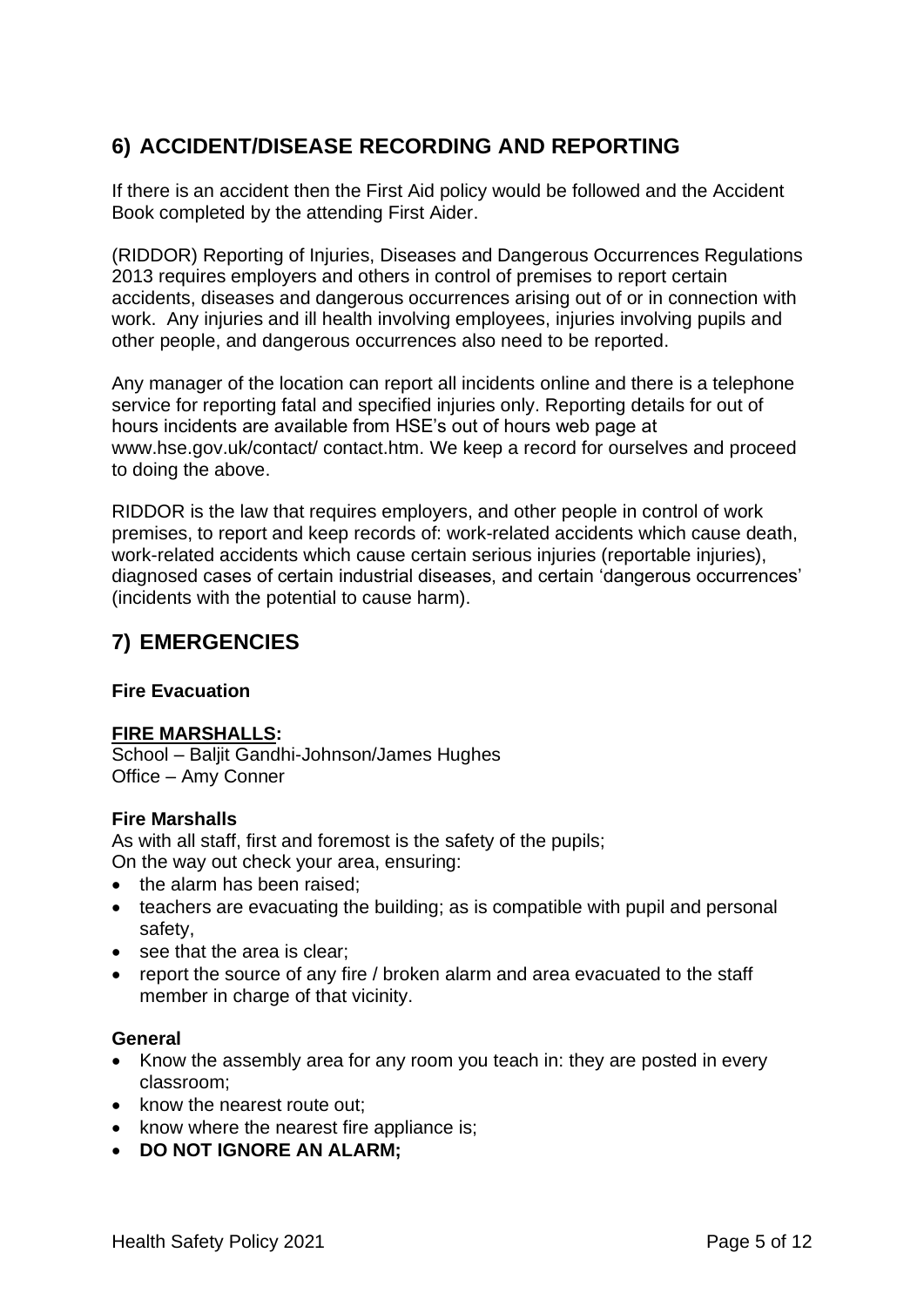• do ensure that your class is orderly when leaving the building and at the assembly point.

#### **Staff responsibilities**

All staff should ensure:

- they are familiar with the routine for the orderly evacuation of the building:
- they are aware of the escape routes from each room and the positioning of the firefighting equipment;
- that all exits including emergency fire ones are left open and free from obstruction when the school is in session;

Amy Conner/Baljit Gandhi-Johnson/James Hughes are responsible for ensuring:

- all staff and pupils are familiar with the routine for the orderly evacuation of the building;
- that staff are aware of the escape routes from each room and the positioning of the firefighting equipment;
- that all exits including emergency fire ones are left open and free from obstruction when the school is in session:
- that the firefighting equipment is checked not less than once per week to ensure that nothing has been removed or discharged;
- co-ordinating the work of the floor fire marshals so that they are satisfied that the building is adequately covered so as to ensure a rapid and safe evacuation of pupils and staff;
- that all rooms have notice clearly visible stating the fire routine, the nearest firefighting equipment or escape route;
- that all smoke doors and emergency exits are marked as such;
- that any deficiency in the firefighting appliances or defects in the alarm system are reported.

The fire marshals are responsible for reporting to the reception if it is a false alarm.

Responsibility for fire drill/evacuation is assumed by the fire marshals, in their absence James Hughes, Sandra or whoever is the most senior member of staff. Taking charge of Assembly Points and checking all registers have been taken and are completed.

There must be an orderly return into school of pupils and staff when it is safe to do so. Any inadequacies, poor standards of drill etc. must be reported to the fire marshals.

#### **Fire Precautions**

Reasons for fire routine:

- to prevent loss of life or injury to personnel;
- to prevent fire:
- to ensure that an alarm is raised quickly and efficiently:
- to deal with any emergency by quelling a fire and evacuating the premises;
- to ensure that outside assistance is called with the least possible delay and to a pre-determined plan.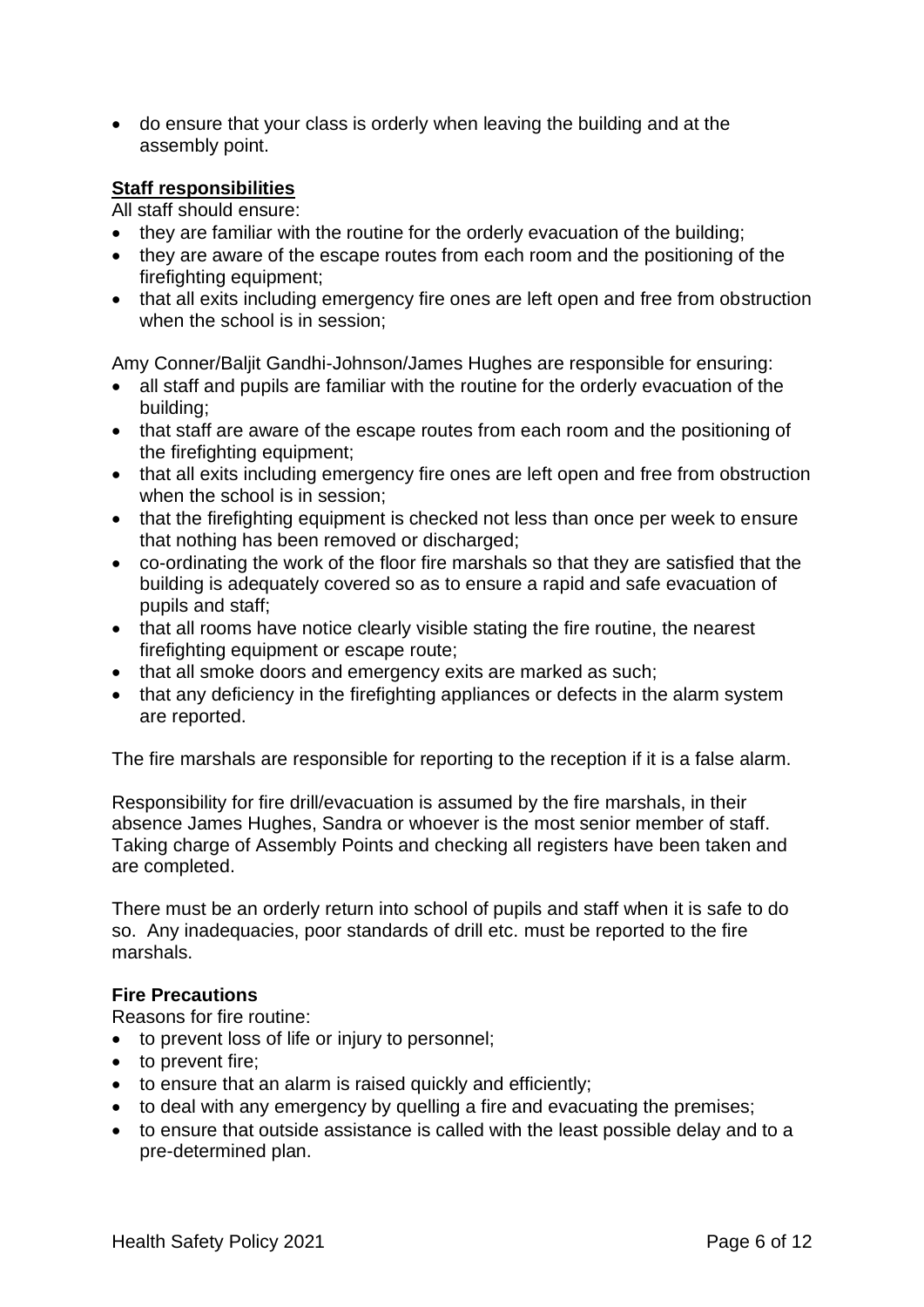#### **Prevention of Fire**

In order to prevent fire, it is necessary to appreciate the general circumstances in which a fire could arise. Having an intelligent understanding of the cause of fire is the first step towards taking the necessary precautions. If it is not possible to remove the risk altogether, it is often possible to reduce the hazards to reasonable proportions. The following are some examples of common causes of fire, the remedies for which are self-evident:

- careless use of naked lights;
- careless use of heating appliances;
- electric kettles on long enough to boil dry;
- inexperienced persons making additions to, or otherwise interfering with electrical installations;
- accumulation of combustible materials keep storerooms and classrooms, especially practical rooms, clear;
- take particular care in the use of and storage of inflammable liquid. Small containers only in use and then under strict teacher supervision;
- strict supervision and care in the use of furnaces, brazing torches, Bunsen burners etc. Turn off when not in use;
- be on the alert for gas leaks, blown out/defective pilot lights on cookers etc.;
- report any potentially dangerous / damaged electrical fitting;
- the Site Manager (Ian) must keep the Boiler House clear of rubbish, and the floor area clear of spilled oil;
- areas adjoining the boiler to be kept clear.

#### **Performances**

When public or private film / play etc. performance are given**,** the requirements of the Licensing Authority must be adhered to and the arrangements agreed by the School Safety Officer.

#### **Action in the event of fire**

Always call the Fire Brigade no matter how small fire may seem or if it appears to have been extinguished. On discovering a fire, raise the alarm by breaking the glass in the nearest alarm. If this does not activate the alarm siren, raise the alarm by word of mouth, blast on whistle, or if practicable, by the hand bell available in Reception. Take your class by the nearest route to the assembly point for the building that you are in.

Follow Evacuation routes identified.

- Check all dead end rooms, end rooms and toilets on your way out of the building, ensuring all staff and pupils are alerted;
- line your pupils up at the assembly point and call the roll. Report to the teacher in charge; the first named staff member (alphabetically) teaching within the vicinity (see front page);
- remain at the assembly point until you are told it is safe to re-enter the building;
- obey any requests by Fire Marshalls;
- in the event of a false alarm or real fire the alarm must be left ringing; only the Head teacher or Deputy Head is allowed to stop the alarm.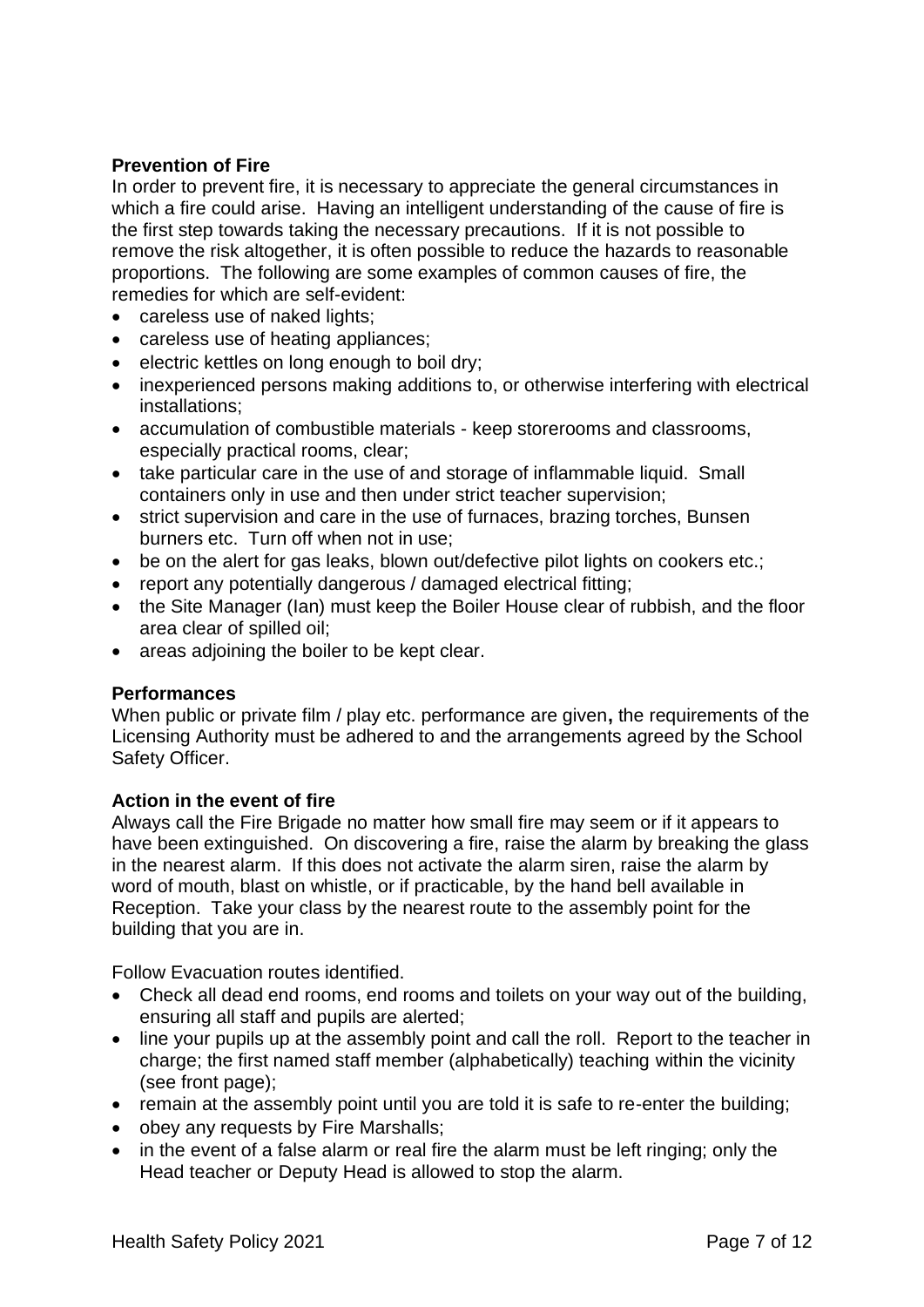#### **Admin or a nominated person will:**

- monthly reports on the condition of the firefighting equipment;
- weekly check on the alarm system;
- ensuring that all emergency and other doors are unlocked and unobstructed during the time that the school is in session.
- call the Fire Brigade if necessary;
- record incident briefly in log book by control box.

#### **Fire drill during lunchtime**

All pupils and staff must vacate the building. The fire alarm must be left ringing until stopped by the Head teacher, Deputy Head teacher or the fire brigade.

#### **Evacuation of pupils with disability**

- wheelchair pupils to be the last to be evacuated;
- in school assemble pupils with disability in identified safe areas and await assistance from fire service.
- staff clear building and supervise evacuation of all pupils; to assemble on outside the Funeral Directors.

#### **Procedures - Bomb Threats**

#### **For buildings with switchboard or Reception type area**

With many employees on a direct telephone system it is foreseeable that individuals could receive a telephoned bomb threat. Should this happen to you, the following procedure must be implemented:

On receiving the telephone call:

- listen to the caller without interrupting and make a note of the time of the call and what is said;
- before the person rings off try to ascertain:
	- where the bomb is;
	- what time it will explode;

the type of package or container;

- who is calling e.g. name of the individual / terrorist group etc. do not replace phone
- **notify the switchboard immediately (or if applicable Reception);**
- indicate you have received a bomb threat and give your name, telephone extension number, department and brief details of what has been said.

Keep your telephone line clear and await further instructions; you may be telephoned for further clarification.

#### **Switchboard Operators**

Immediately notify a senior member of staff outlining details of the bomb threat and the name and telephone number of the person receiving the call. Notify the police using the emergency telephone number.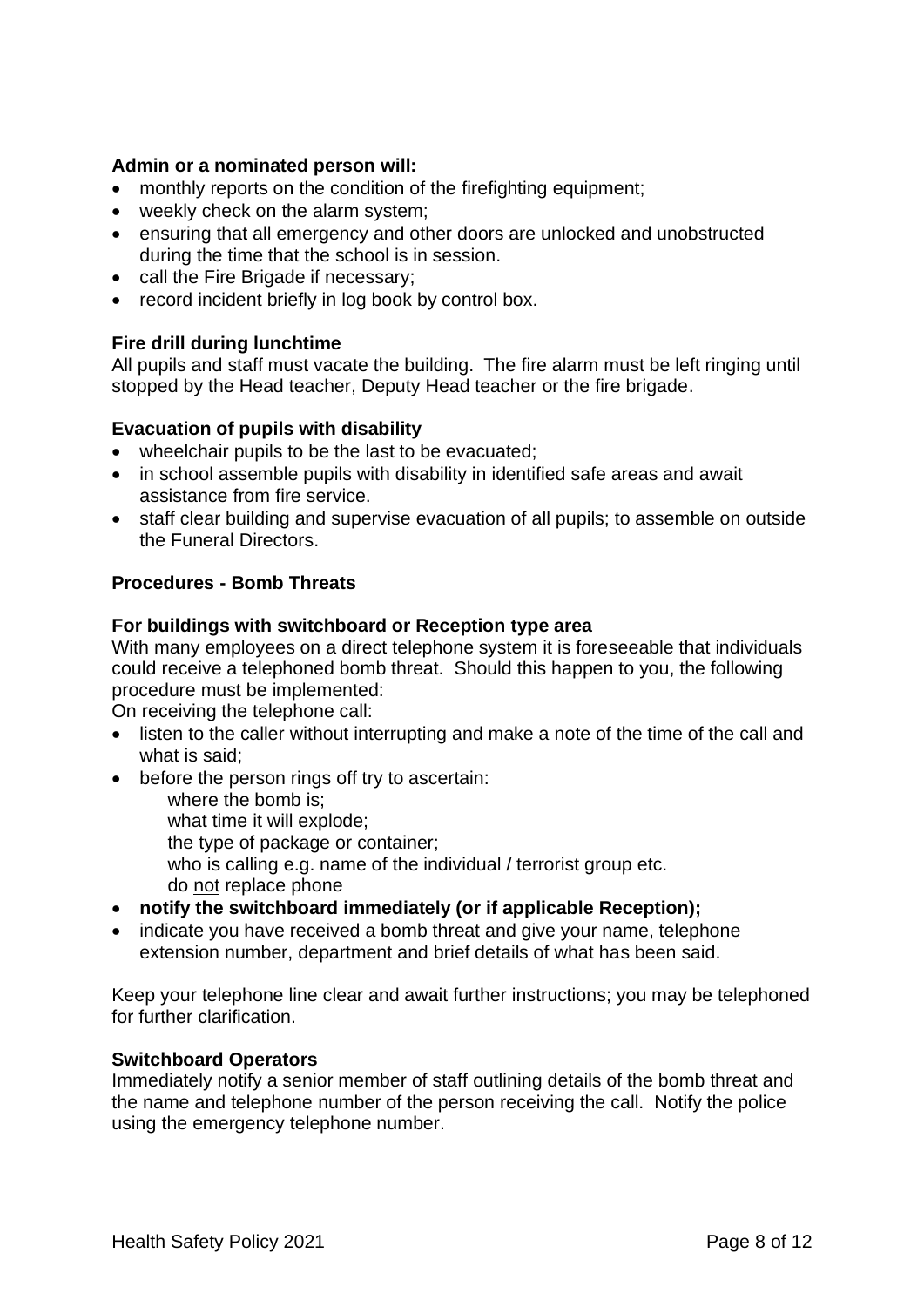#### **To all staff**

#### **Bomb Threat Procedures - Woodlands School - Additional Information**

If a decision to evacuate is taken, the following procedure should be implemented:

- the change of lesson bell will be rung intermittently for 10 short bursts in each building; on hearing the alarm:
- collect your personal belongings, such as coats, handbags, lunch box, shopping, packages, PE bag etc. Instruct your class to collect coats and bags if possible;
- inspect briefly your work area for any suspicious packages, objects etc. DO NOT TOUCH SUSPECT ITEMS;
- evacuate the building carrying out routine fire drill procedures;
- Fire Marshall (see Fire procedures) check briefly for anything suspicious when clearing your designated area of personnel;
- report anything suspicious to the Fire Marshall on arrival at assembly point;
- stay in the assembly point and await further instructions from the Fire Marshall who will liaise with the Emergency Services;

N.B. the above procedure applies if the pupils are in class / assembly

#### **Evacuation at break or change of lessons**

- staff clear building following procedures outlined above with regard to inspecting areas and removing coats/bags etc.
- all staff move to designated area (i.e. outside the Funeral Directors on the pavement)
- pupils move to side on the pavement. A register will be taken and checked that all staff and pupils are accounted for.

#### **Bomb Threat Before School or Lunchtime**

- staff clear building following procedures outlined above with regard to inspecting areas and removing coats/bags etc.;
- All staff, including care staff should move to the area by the funeral directors;
- pupils should line up with the teacher in designated area;
- if available a register should be taken.

N.B. All fire / bomb threat evacuations **must** be treated seriously and the building **must** be evacuated.

#### **Fire Drill Evacuation Procedures**

Please ensure that you are familiar with the appropriate procedures for any area in which you work. Detailed responsibilities / Fire Marshalls - see Fire Procedures. Sign to say you have read the health & safety policy.

#### **8) APPRASISAL**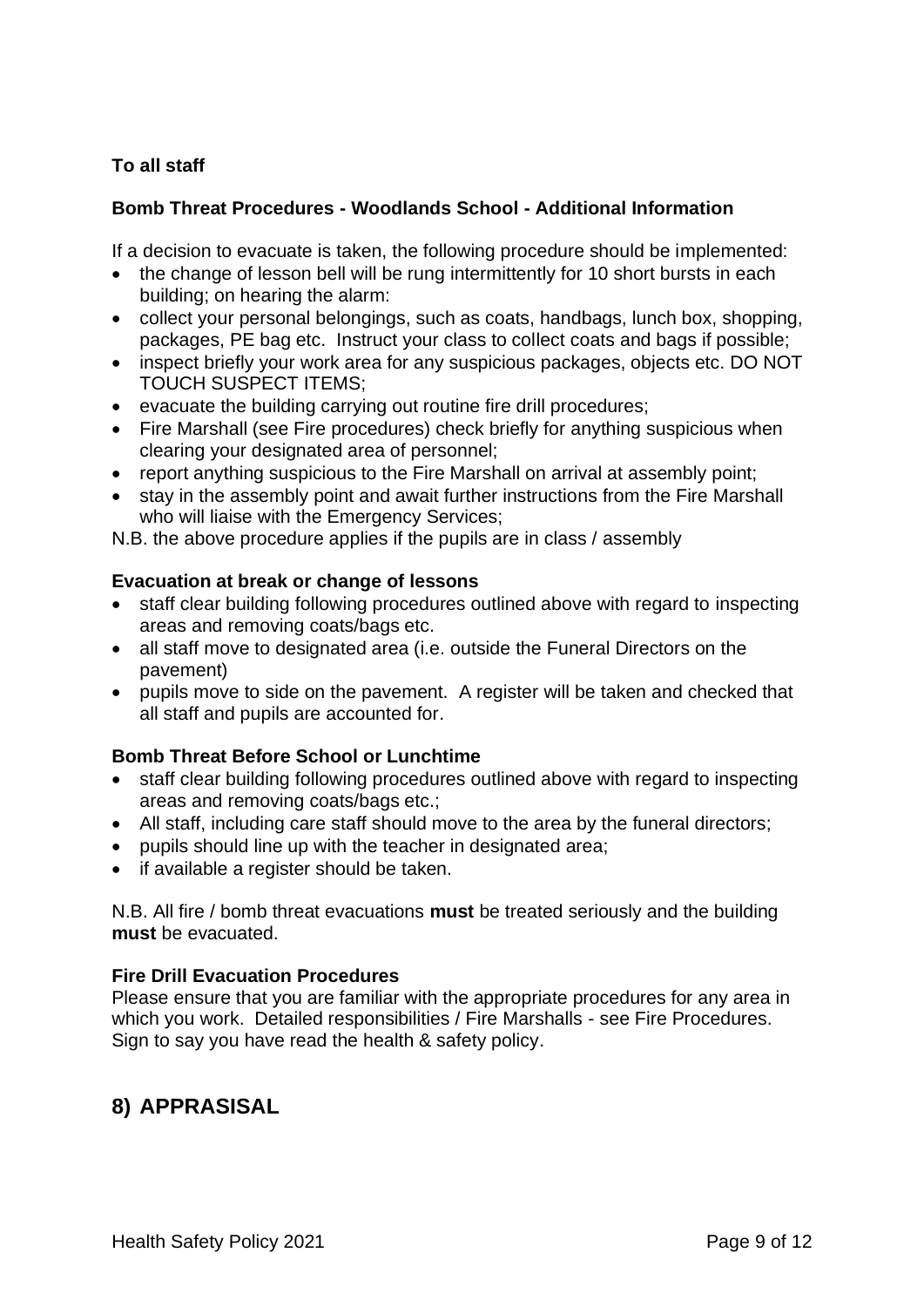Supervisions allow for organisational matters to be addressed if there are concerns raised regarding the procedures of this policy or the health and safety of young people or staff.

# **9) CONTRACTUAL CONTROLS**

All contractors working at Woodlands must give a copy of their own Health and Safety polices to the main reception and a copy to the designated Health and Safety officer (James Hughes). These will be kept on file until the work is completed. Individual risks assessments for pupils will be written using these as a reference point.

Each individual Health and Safety policy for each contractor is available in a file held in the staff room. Each contractor is required to sign in at the man office and in doing so agrees to follow Health and Safety procedures of Woodlands School as well as individual risk assessments for the work to be completed.

# **10) MONITORING**

The monitoring of Health and Safety of Woodlands School is the responsibility of all staff. Any health and safety breaches need to be highlighted and James Hughes or Paul Davies informed immediately.

The work of external contractors will be monitored by Amy Conner (Finance Manager) as well as Paul Davies. Day to day monitoring of any work carried out will be completed by James Hughes (Deputy) and the Head Teacher.

Paul Davies and James Hughes will complete annual reviews of Health and Safety procedures. Paul Davies will ensure that staff training is up to date and current.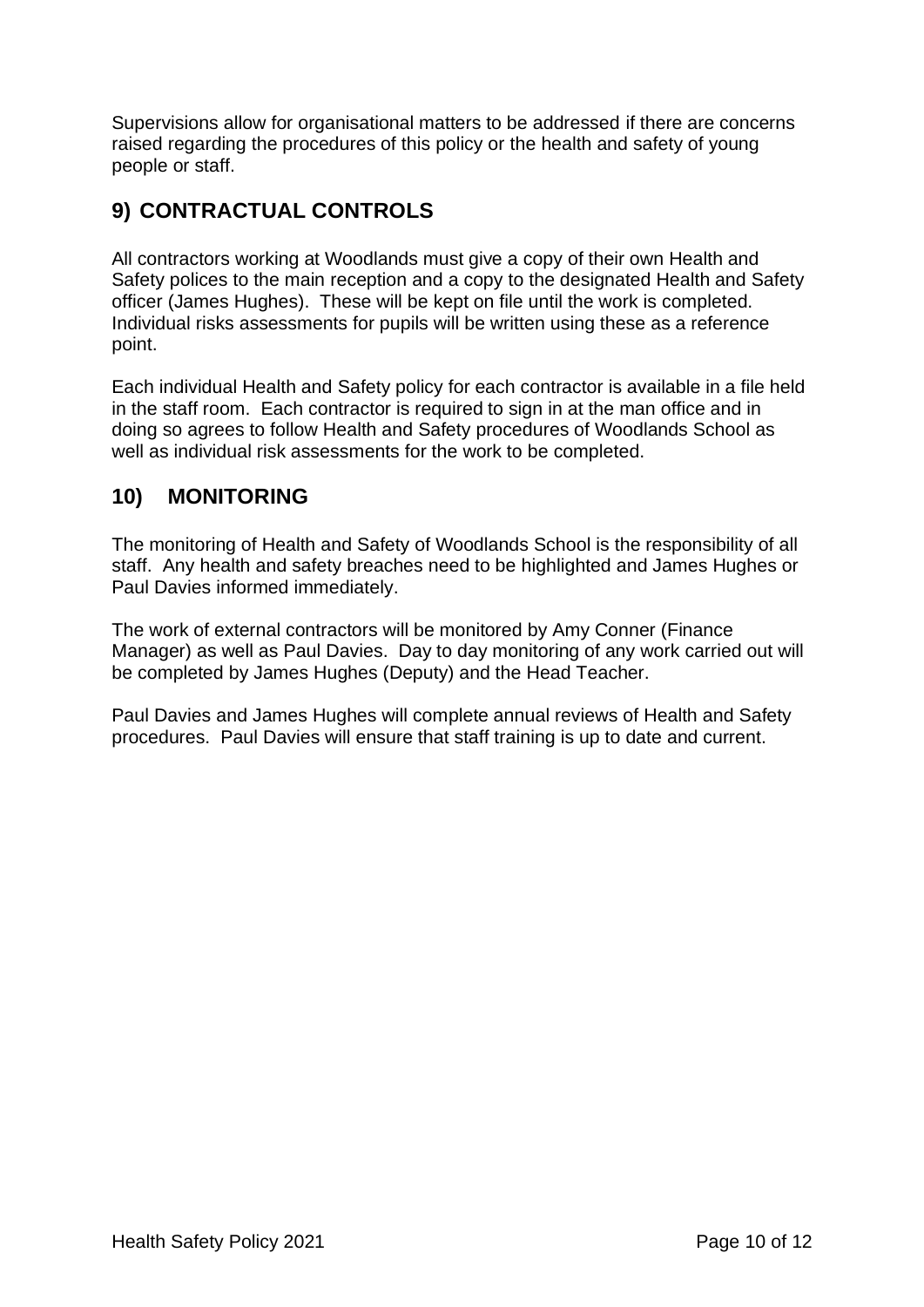#### **APPENDIX 1: SUPPORTING LEARNERS WITH HEALTHCARE NEEDS**